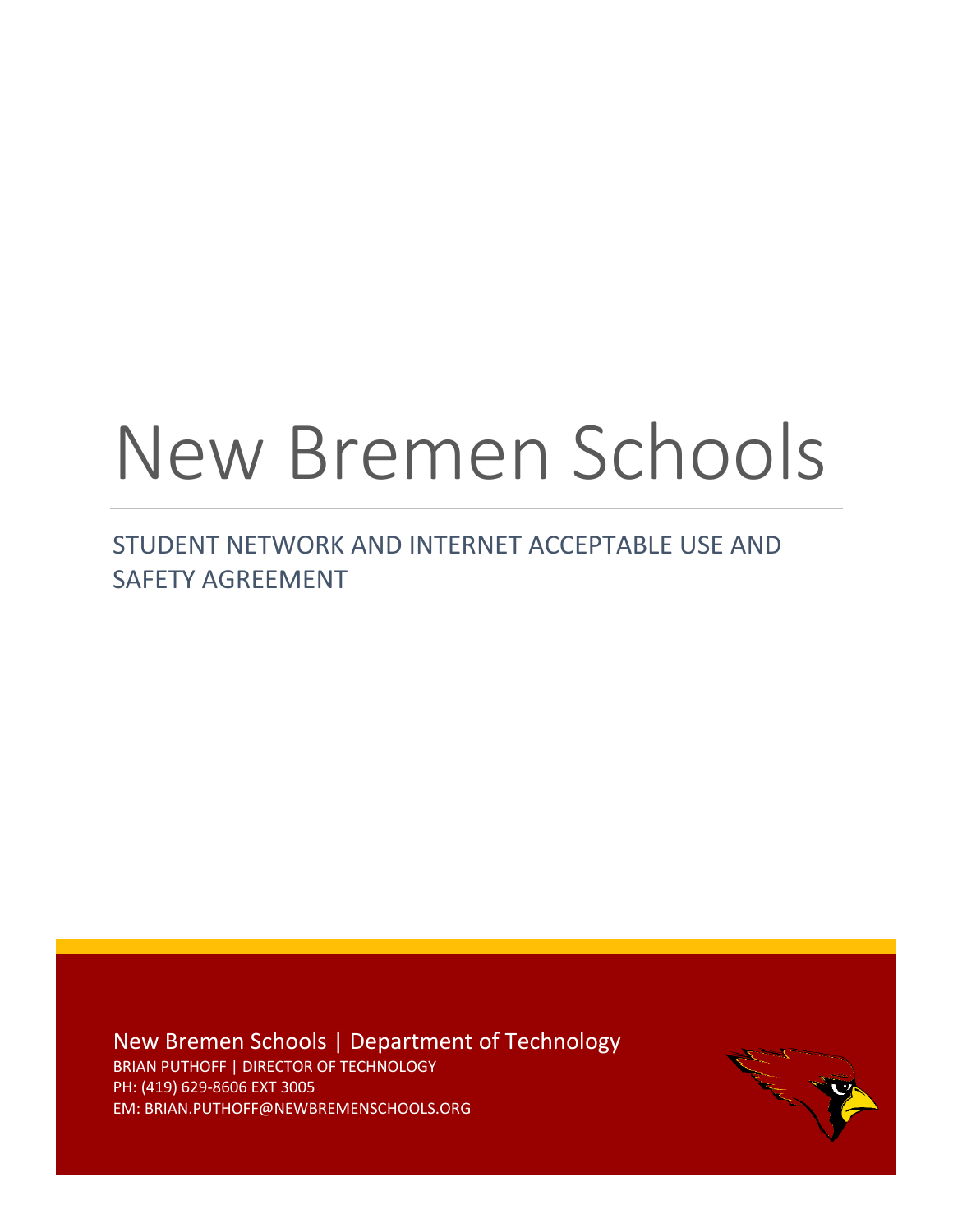Advances in Internet technology and other related technologies continue to alter the ways in which information is accessed, communicated, and transferred in society. Such changes drive the need for educators to adapt their means and methods of instruction, and the way they approach student learning. However, access to the incredible quantity of information available through the Internet brings with it certain unique challenges and responsibilities. This Network and Internet Use and Safety Agreement has been adopted by the district to inform students, and their parents, about the expected responsibilities while using the District's technology network and the District's connection to the Internet.

For the purposes of this document, the District's Technology Network, consisting of the district's connection to the Internet, its networking infrastructure, all school-provided online accounts for students and staff, and its computers, tablets, smart phones and all other devices capable of connecting to our networking infrastructure shall be known as the "Network".

First and foremost, the District's Network has a limited educational purpose. The Network has not been established as a public access service or a public forum. The New Bremen Board of Education does have the right to place restrictions on its Network to assure that use of the Network is in accord with its limited educational purpose. Student use of the Network will be governed by this agreement and the related administrative guidelines, and the Student Code of Conduct. The due process rights of all users will be respected in the event there is a suspicion of inappropriate use of the Network, however users have no right or expectation to privacy when using the Network, including, but not limited to, privacy in the content of their personal files, e-mails, and records of their online activity while on the Network.

The Board of Education encourages students to utilize the Network in order to promote educational excellence in our schools by providing them with the opportunity to develop the resource sharing, innovation, and communication skills and tools that are essential to both life and work. However, please be aware that the Board may not be able to completely limit Network access, using technological means, to only those services and resources that have been authorized for the purpose of instruction, study and research related to the curriculum.

# Content Filtering & Monitoring

Pursuant to Federal law, the Board has implemented technology protection measures, which protect against (e.g. filter or block) access to visual displays/depictions/materials that are obscene, constitute child pornography, and/or are harmful to minors, as defined by the Children's Internet Protection Act. At the discretion of the Board or the Superintendent, the technology protection measures may be configured to protect against access to other material considered inappropriate for students to access. The Board also utilizes software and/or hardware to monitor online activity of students to restrict access to child pornography and other material that is obscene, objectionable, inappropriate and/or harmful. It is important to note that the district monitors all school-provided online accounts regardless of when a student uses the account or from where they are using the account and regardless of the device that is being used to access the account, even if that device is not owned by the district. The technology protection measures may not be disabled at any time that students may be using the Network, if such disabling will cease to protect against access to materials that are prohibited under the Children's Internet Protection Act. Any student who attempts to disable the technology protection measures will be subject to discipline.

The Superintendent or Director of Technology may temporarily or permanently unblock access to Internet sites containing appropriate material, if access to such sites has been inappropriately blocked by the technology protection measures. The determination of whether material is appropriate or inappropriate shall be based on the content of the material and the intended use of the material.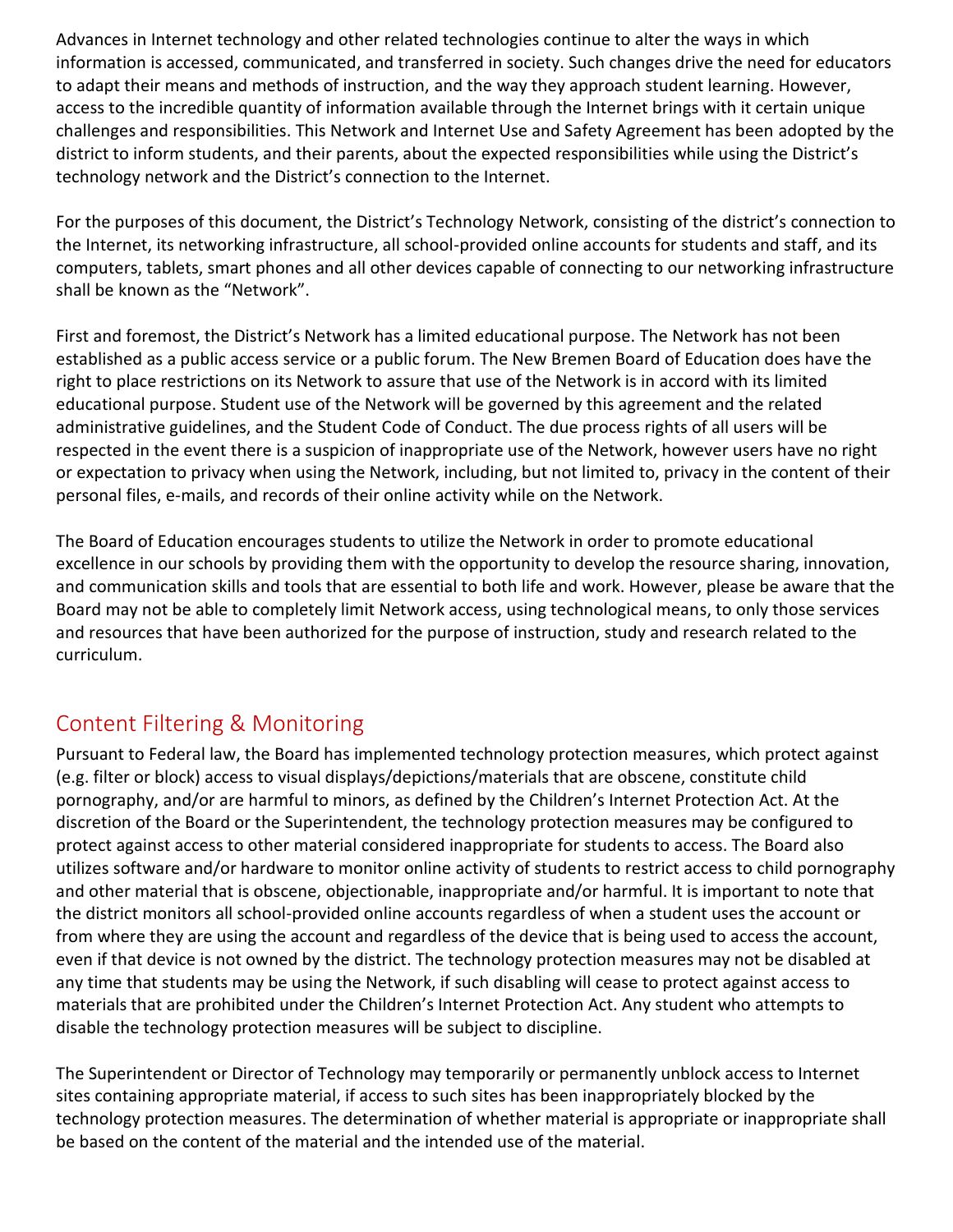Parents are advised that a determined user may be able to gain access to services and/or resources on the Internet that the Board has not authorized for educational purposes. In fact, it is impossible to guarantee students will not gain access through the Internet to information and communications that they and/or their parents may find inappropriate, offensive, objectionable or controversial. Parents assume risks by consenting to allow their child to participate in the use of the Internet. Parents are responsible for setting and conveying the standards that their children should follow when using the Internet. The Board supports and respects each family's right to decide whether to apply for independent student access to the Internet.

### Internet Safety Education

Pursuant to Federal law, students shall receive education about the following:

- A. Safety and security while using e-mail, chat rooms, social media, and other forms of electronic communications.
- B. The dangers inherent with the online disclosure of personally identifiable information
- C. The consequences of unauthorized access (e.g., "hacking") cyber bullying and other unlawful or inappropriate activities by students online, and
- D. The unauthorized disclosure, use, and dissemination of personal information regarding minors

Building principals are responsible for coordinating and/or providing training so that Internet users under their supervision are knowledgeable about this agreement and its accompanying guidelines. The Board expects that staff members will provide guidance and instruction to students in the appropriate use of the Internet. Such training shall include, but not be limited to, education concerning appropriate online behavior, including interacting with other individuals on social networking websites and in chat rooms and cyber bullying awareness and response.

#### Network Use Rules and Restrictions

Students are responsible for good behavior on the Board's computers/network and the Internet, and while utilizing the Network from their own personal electronics, just as they are in classrooms, school hallways, and other school premises and school sponsored events. Communications on the Internet are often public in nature and therefore, general school rules for behavior and communication apply. The Board does not sanction any use of its Network or the Internet that is not authorized by or conducted strictly in compliance with this agreement and its accompanying guidelines.

In addition, because the district assigns online accounts to students and those accounts can be used from any device at any time, students are responsible for their online behavior while using these school-provided accounts, even when done so outside of the school day, on a personally-owned device and at any location.

Where applicable, students also agree to hold harmless the New Bremen School District of any costs incurred from the damage or theft of personal electronics brought onto and/or used on school property.

School system technological resources are provided for school-related purposes only. Acceptable uses of such technological resources are limited to activities that support learning and teaching. Use of school system technological resources for other purposes, including but not limited to, commercial gain or profit or assisting in a political campaign is prohibited.

Under no circumstance may software purchased by the school system be copied for personal use.

Students and employees must comply with all applicable board policies, administrative regulations, and school standards and rules in using technological resources. All applicable laws, including those relating to copyrights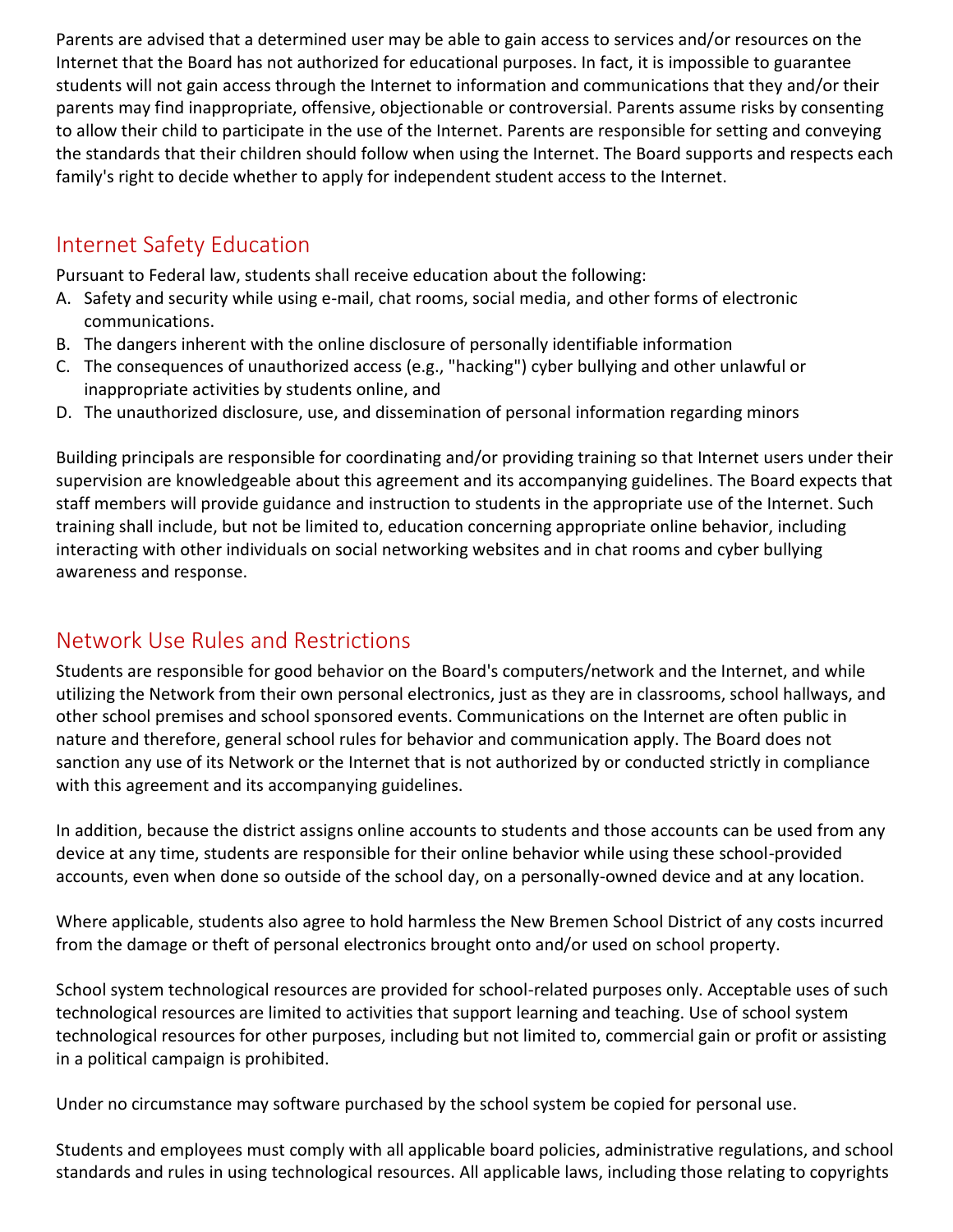and trademarks, confidential information, and public records, apply to technological resource use. Any use that violates state or federal law is strictly prohibited.

No student may use the Network to send email to multiple users on issues not school-related. This use of email is considered spam and may result in disciplinary action and revocation of privileges.

No user of technological resources, including a person sending or receiving electronic communications, may engage in creating, intentionally accessing, downloading, storing, printing or transmitting images, graphics (including still or moving pictures), sound files, text files, documents, messages or other material that is obscene, defamatory, profane, pornographic, harassing or considered to be harmful to minors.

No user of technological resources shall use the Network or their own personal device to harass, insult, defame, threaten, attack or bully others.

Users of technological resources may not send electronic communications fraudulently (i.e., by misrepresenting the identity of the sender).

Users must respect the privacy of others. When using e-mail, chat rooms, social media platforms, blogs or other forms of electronic communication, students must not reveal personally identifiable, private or confidential information of themselves or other people.

Users may not intentionally or negligently damage computers, computer systems, electronic devices, software or computer networks. Users may not knowingly or negligently transmit computer viruses or self-replicating messages or deliberately try to degrade or disrupt system performance. Users must scan any downloaded files for viruses. Only designated technology staff may install software on district computers.

Users may not create or introduce games, network communications programs or any foreign program or software onto any school system computer, electronic device or network without the express permission of the Director of Technology or designee.

Users are prohibited from engaging in unauthorized or unlawful activities, such as "hacking" or using the computer network to gain or attempt to gain unauthorized or unlawful access to other computers, computer systems or accounts.

Users are prohibited from using another individual's school-provided account. Users may not read, alter, change, execute or delete files belonging to another user.

Students may not use any technological resources during class time without permission from the teacher. Teachers and principals shall be responsible for adopting classroom procedures regarding use of technological resources during class time and making students aware of these procedures. Teachers shall supervise student use of the Internet and technological resources during instructional time.

Students shall not access social media for personal use from the District's Network, but shall be permitted to access social media for educational use in accordance with their teacher's approved plan for such use.

Users may not reconfigure or move any equipment without permission and assistance from the Director of Technology or designee.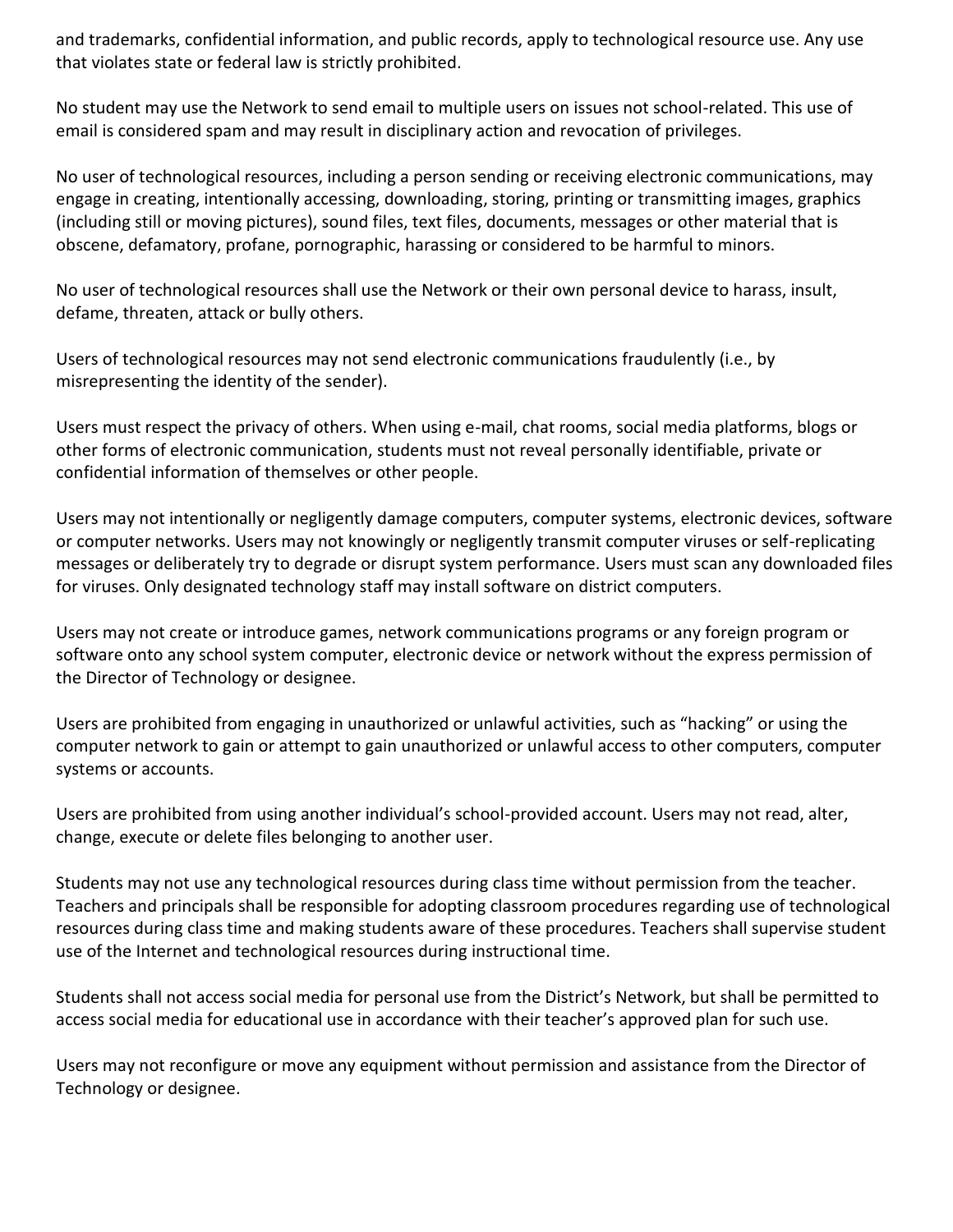#### Personal Electronic Devices

Students in grades 5-12 may use their personally-owned electronic devices while at school, provided that that use has been approved by their classroom teacher or other school administration. However, users may not connect any personally-owned electronic device to the Network without permission from the Director of Technology.

Students in grades 5-12, shall be permitted to access the District's "guest" wireless Network from their personal electronic devices provided that that device is registered with the Director of Technology, but all access must be in accordance with this Acceptable Use and Safety Agreement.

Students are NOT permitted to use their own personally-owned devices to access the Internet via personal Wi-Fi accounts or by any manner other than connecting through the secure wireless connection provided by the school system.

Failure to register a personally-owned electronic device prior to connecting to any school Wi-Fi service or its Network will result in the connection being terminated and further access being denied. All access on the district's Network will be monitored by the District and access to content will be filtered in accordance with CIPA standards.

The times at which students may use their personally-owned devices, whether connected to the District's "guest" wireless Network, or not, shall be determined and regulated by district administration, faculty and staff in charge at the time the access is desired. The New Bremen "guest" wireless may be disabled at any time based on the needs of the District and users' privileges to access the network may be revoked at any time for any reason.

# Disciplinary Action

Users who disregard this agreement and its accompanying guidelines may have their use privileges suspended or revoked, and disciplinary action taken against them. Users granted access to the Internet through the Board's electronic devices, or their own, assume personal responsibility and liability, both civil and criminal, for uses of the Internet not authorized by Board policy, this agreement and its accompanying guidelines.

The Board designates the Superintendent, Principals and Director of Technology as the administrators responsible for initiating, implementing, and enforcing this agreement and its accompanying guidelines as they apply to students' use of the Network. Students will be required to read and sign this agreement each school year as acceptance of its terms. Student and parents who choose not to accept and sign this agreement will be prohibited from gaining access to the New Bremen Network.

P.L. 106-554, Children's Internet Protection Act of 2000 U.S.C. 254(h), (1), Communications Act of 1934, as amended (2003) U.S.C. 6801 et seq., Part F, Elementary and Secondary Education Act of 1965, as amended (2003) U.S.C. 1460 U.S.C. 2246 U.S.C. 2256 20 U.S.C. 6777, 9134 (2003) 76 F.R. 56295, 56303

Revised 4/9/13